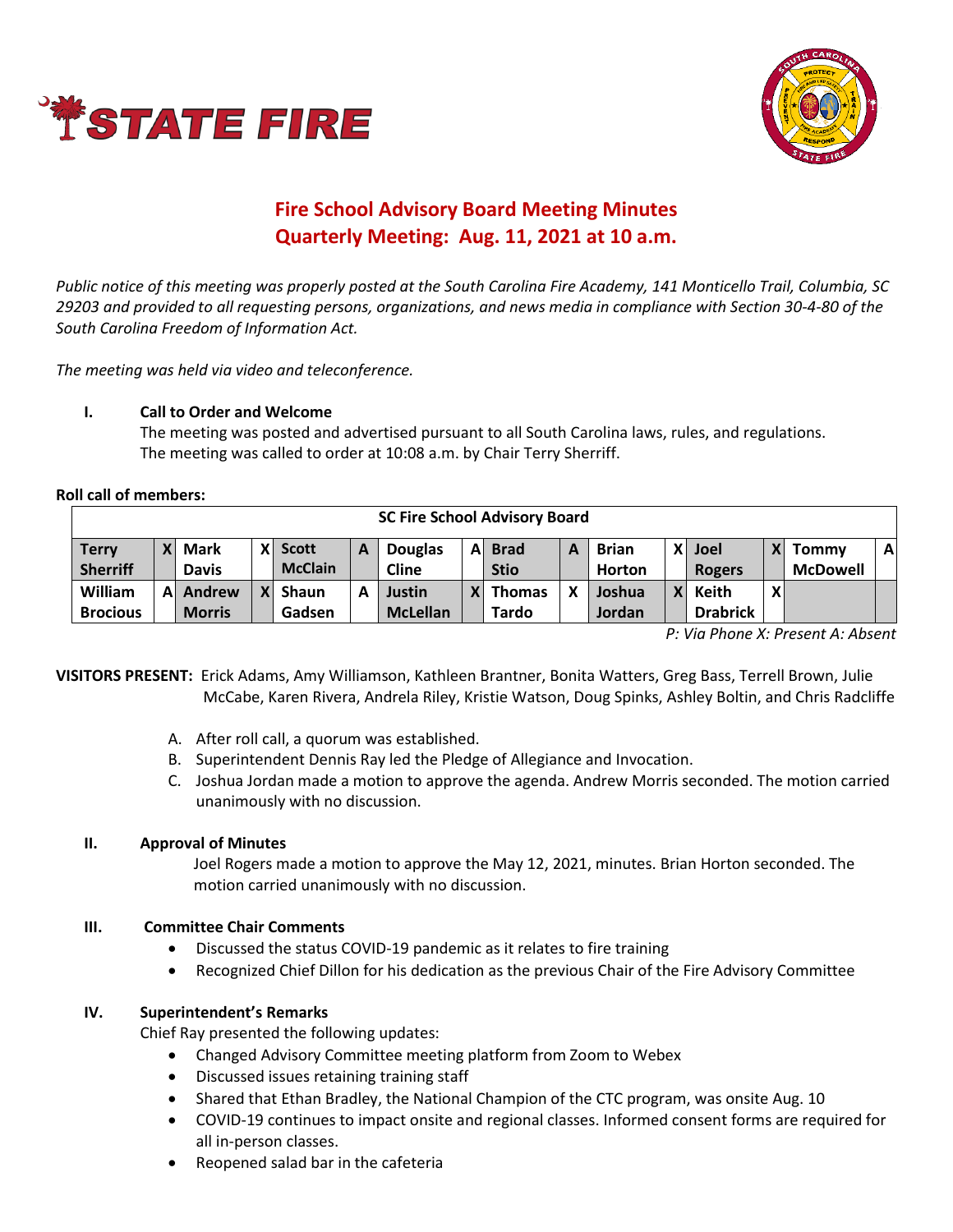- Partnered with several conferences on the schedule
- Updated Essentials 7
- Recorded the Instructor update and it will be uploaded to Blackboard
- Reaccredited SCFA IFSAC courses
- Shared that Instructor Development Webinars have been successful

# **V. State Fire Marshal's Remarks**

Chief Jonathan Jones presented the following updates:

# **Financial Update**

Chief Jones stated:

- Started July 1, 2021, with an Academy cash balance of \$13,298,323.65. That is a net gain of \$1.3 million for starting balance. This is due to not having any major CPIP projects in process.
- Academy has spent only what is authorized to spend. As a result, budget and actual expenses have been flat during the last three years. FY 22 budget is expected to remain flat and proportional to revenue.
- FY 21 ended with \$67,328 more in course revenue than in FY 20 a nine percent increase. This is approximately \$520,000 or 40 percent less than before the pandemic.
- Until the course revenue cash flow recovers, small projects and large projects will alternate by year.
- Academy's portion of the One Percent revenue increased approximately five percent this year. The .35 percent money increased approximately five percent. The One Percent money distributed to the fire departments increased by 16 percent this year.

## **CPIP Project Updates**

Chief Jones presented the following updates:

- The next CPIP project is to repair the tower. Once the bid documents have been completed, we will advertise for a contractor. The approval amount for this project is approximately \$750,000.
- Final change order for the fire station bay floor has been completed. After a solution has been found for the ground water infiltration, the floor will be repaired.
- Front parking lot will be resurfaced. A parking lot will be added at the gravel lot next to the USAR building. An architect is required for this project which increases the cost approximately \$140,000 more than originally budgeted. Chief Jones will speak before the JBRC next week to request the use of additional funds. The new expected total cost of this project is \$285,400. If approved, the expected completion date is December 2021.
- Phase II replacement of the HVAC units is underway. Once phase II is completed, old units will have been replaced. As a precaution, there are several spare PTAC units on hand for the dormitory.
- Bathroom renovations should be completed this fiscal year. A request has been submitted to increase the budget to \$477,750. Once the phase II approval has been completed, the construction documents can be submitted and bids solicited.

# **Grants Update**

Chief Jones presented the following updates:

- Submitted close-out documents for the FY 18 AFG grant
- Submitted bid documents for the purchase of new trailers in the FY 19 grant. It is currently at MMO.
- Waiting for the State Information Technology office to provide feedback for the new FA database records management system - which is also part of the FY 19 AFG grant
- Submitted documentation to hire the CTC coordinator position through the SAFER grant
- Applied for the FY20 AFG grant for the purchase of a new engine.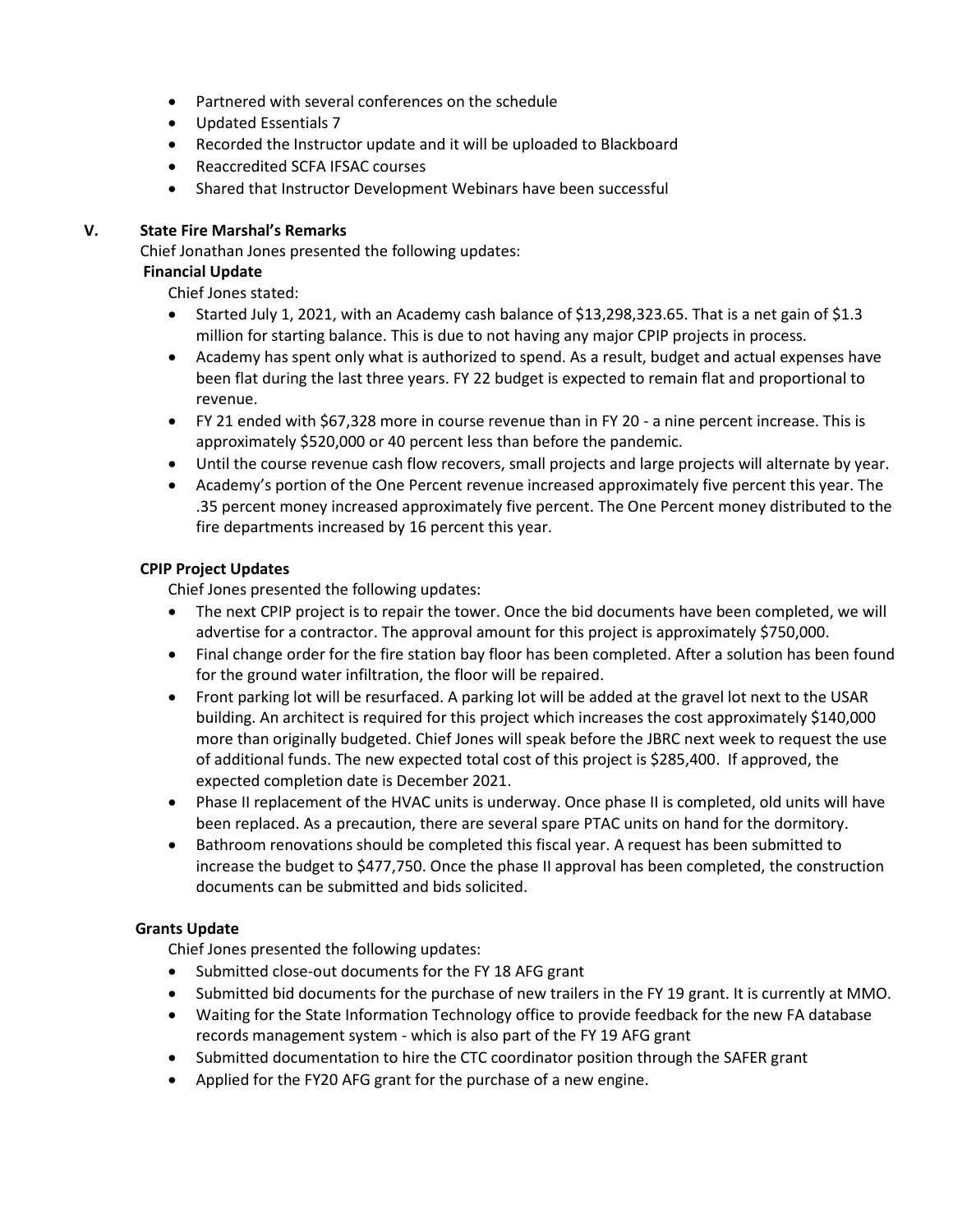## **VI. SCFA Section Reports**

## Facilities

Greg Bass provided a Facilities update:

- Hired three part time custodians
- Installed the final HVAC unit in the USAR building
- Demolished and rebuilt pump house prop
- Purchased two pump motors for the training water system. One has been installed; the second will be installed once the outside temperature is cooler.
- Installed new gutters on buildings 2, 3, 4, and 5.
- Painted several areas on campus
- Cafeteria is at full-occupancy.

## Curriculum

Bonita Watters provided additional curriculum updates:

- Updating Essentials 7
- Haz-Mat Tech accreditation is in progress.
- 2104 Fire Officer IV pilot should be ready in the next six months
- Engine Operations, Chainsaw, and the Auto-extrication Operations and rescue courses will be focused on after E7 has been completed.
- PICO, STICO, and DIMCO have been added to the live online course list. The NFA ISO will be added.
- ERVA has been updated from flash to HTL5. ERHI and Fire Chief 101 will be added next.

## **Training**

Terrell Brown provided an onsite training section update:

- Graduated 26 students from the May recruit class
- Reached out to the fire departments piloting the E7 program for feedback
- Joe Charleston started as the ARFF Program Coordinator.
- ARFF Program will be ready to be tested to the new standard once the skill sheets are complete.
- Hired administrative assistants for Regions 4 and 7. In the process of hiring an administrative assistant for Region 1. Hired 22 part-time instructors for resident and regional training.
- Assisted with eight regional recruit schools that graduated 123 students. Another recruit school started in June and is ongoing.
- Region 3 office moved from Florence to Sumter and also have satellite location at Howe Springs FD in Florence.

# EMS

Julie McCabe provided a training update:

- 2,182 completed the ROLL course as of July 1, 2021. DHEC opened this to licensed EMS fire departments.
- Coordinated 27 various EMS fire programs during the months of April and July.
- Tim Martin is the new DHEC Training and Certification Manager.
- 61-7 Regulation goes to DHEC board.

## Accreditation

Julie McCabe provided an update:

- Andrela Riley and Julie McCabe will travel to Oklahoma in October to officially receive the letter of re-accreditation.
- Trying to streamline and process applications of reciprocity and equivalency more quickly. If some have not been completed within 30 days, contact staff.

## Administration

Sherri Bush, Administrative Supervisor, provided an update:

• Administrative numbers and statistics are provided in the report.